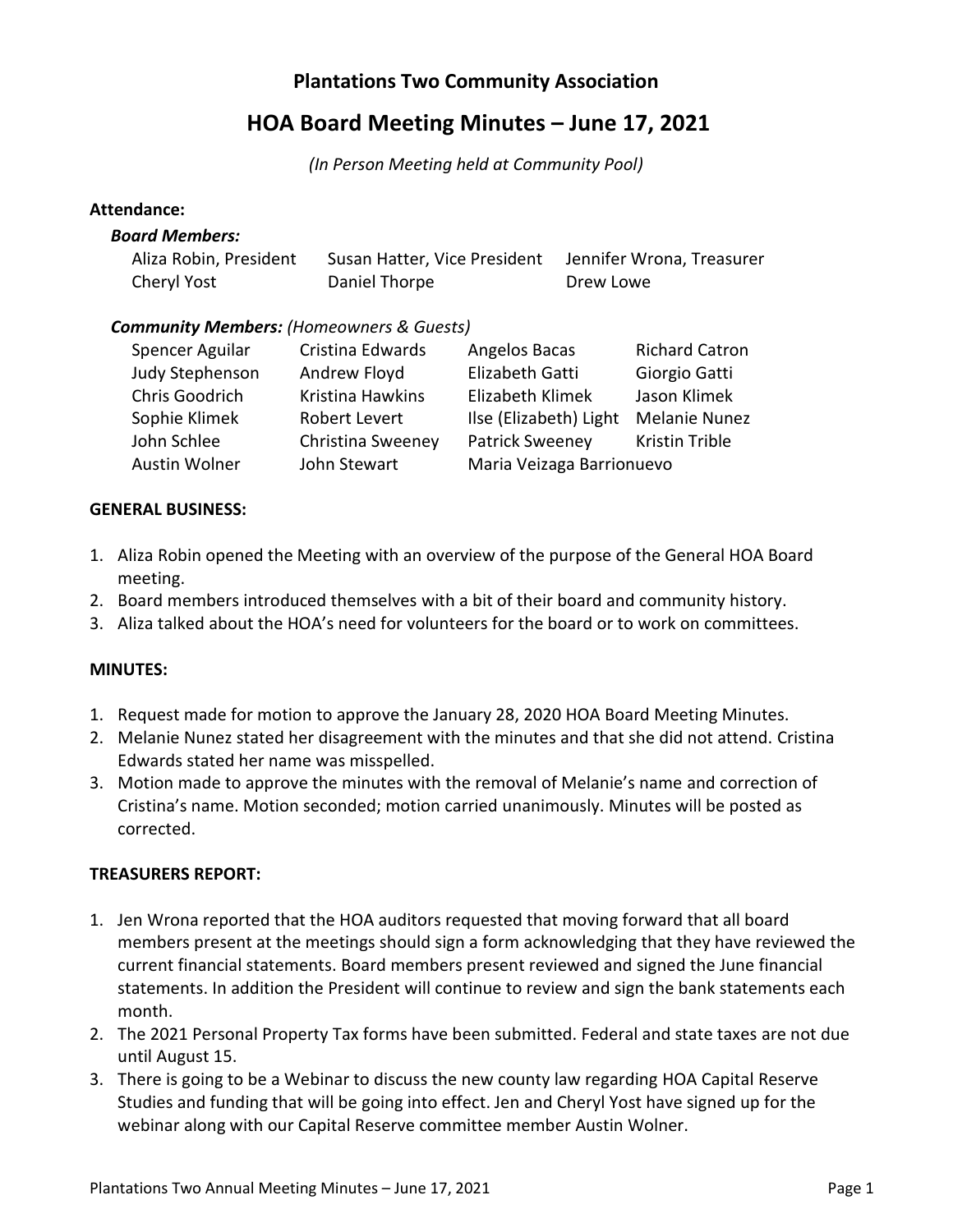## **POOL COMMITTEE:**

## **1. New Individual Outside Pool Membership (OPM)**

- Pool Committee is recommending adding an Individual OPM option. This type of membership has been requested several times over the last few years and the committee felt it would be a good addition and bring in more revenue.
- The Deposit would be the same as for a family membership, \$250.00.
- All the standard OPM Financial Policy will apply to the membership.
- Individual must be at least 18 years of age.
- The yearly fee for an Individual OPM would normally be \$200.00 per season, but due to the fact the season has already started the membership will be pro-rated this season only at the rate of \$160.00.
- Motion made to start offering an Individual OPM at the yearly rate of \$200.00 with standard deposit and financial policy, and prorated for the 2021 season at \$160.00; motion seconded, motion carried. Vote was unanimous.

## **2. Pool Exterior Light Poles**

- Discussed repair of burned out lights which requires replacement of the ballast and photo cell type light and approximately \$245.00 per light. Switching to LED fixtures would cost approximately twice as much per light.
- Replacing the lights requires a vote for the cost each time we replace a burned out fixture. The lights are around the exterior of the pool deck and the pool parking lot, and they come on every night 365 days a year. The lights while not working create a safety issue for the parking lot and pool.
- Cheryl is requesting a blanket approval to replace fixtures when they burn out. She stated that we replaced 5 in 2020 and 3 so far in 2021 and now another one has burned out. There are 11 light poles. She also suggested that we start replacing the units with LED fixtures which initially cost more, but hopefully will last longer and save on electricity.
- Motion was made to move forward with a blanket approval to replace burned out pool pole lights with LED fixtures without a vote each time a fixture burns out. Motion seconded, motion carried. Vote was unanimous.

## **GROUNDS COMMITTEE & EROSION COMMITTEE:**

- **1. Miscellaneous Capital Projects** -- Project reviews and bids were done by the Erosion Committee for the following four projects:
	- A review of the sidewalks and curbs (which was started last summer) in both Melrose and White Pillar, received quotes for projected repairs.
		- Project would consist of (1) removal of some sections, tree root removal and replace concrete; (2) some sections just grinding down areas to level off tripping problem; and (3) some concrete patching.
		- Bids were solicited and have been reviewed and the Committee recommends accepting the proposal priced at a total project cost of \$12,496.25 (Melrose Square Way = \$8,127.50 and White Pillar Terrace = \$4,368.75).
	- Reviewed expanding Sink Hole behind East side Rolling Fork Way and Marsh Point Court/Primrose View Court.
		- Bids were solicited and have been reviewed and the Committee recommends accepting the estimated repair proposal priced at **\$6,000.00+/-**.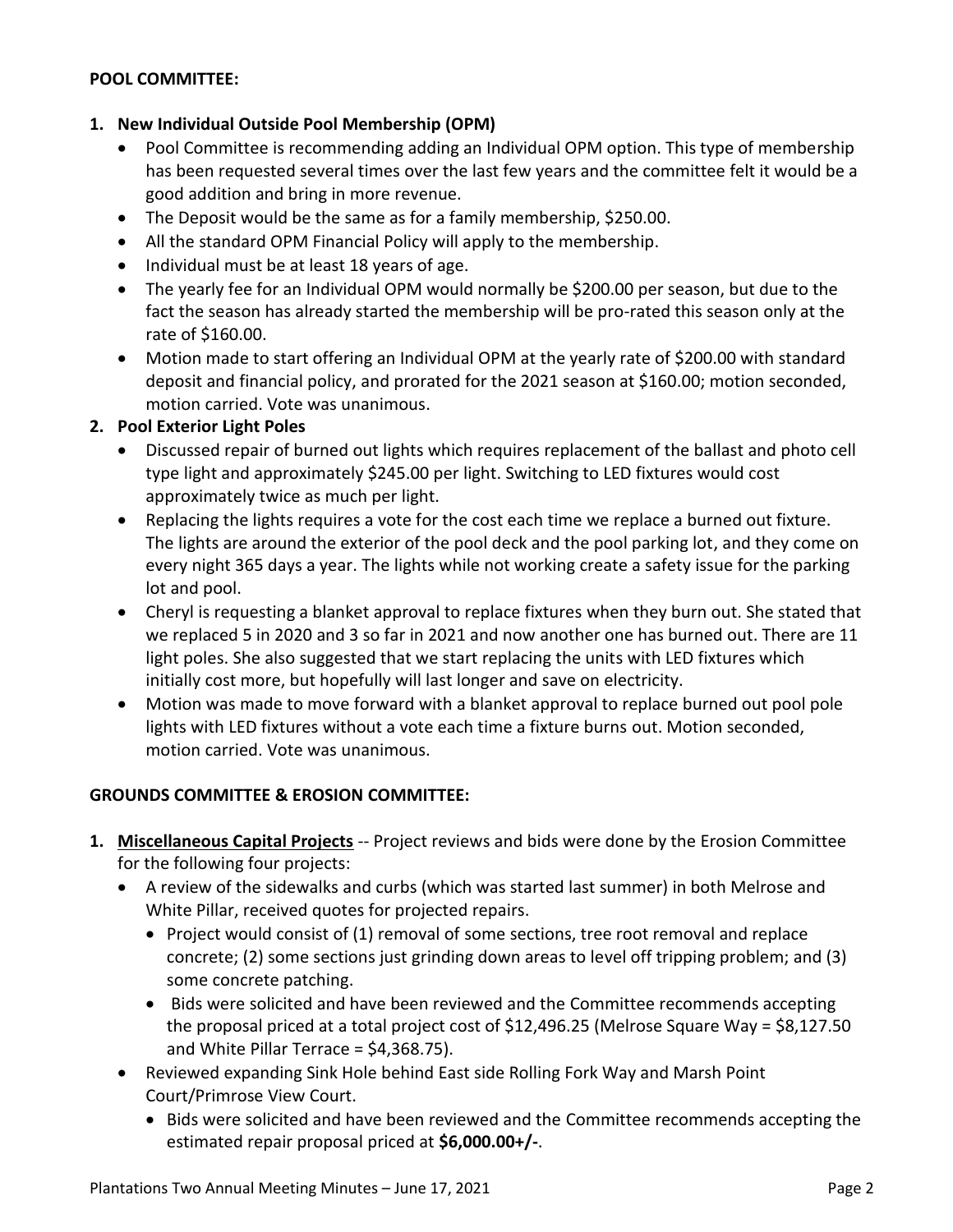- Note that this project cannot be priced with exact cost due to possible costs related to unknown factors under the sink hole.
- c. Reviewed Path and Path Bridge Area erosion issue being caused by the fall-out from the County repaired erosion area below the play court. The erosion problem is causing washout under the existing concrete bridge area which is undermining the bridge and path and sidewalk areas around the bridge.
	- Bids were solicited and have been reviewed and the Committee recommends accepting the proposal priced at **\$4,320.00.**
- d. Received unsolicited offer of two free refurbished heavy duty exterior trash receptacles. We requested the pricing for installation. The quote includes (a) install of receptacles with new concrete pad; (b) removal of existing our two existing trash receptacles, posts and concrete; and (c) cleanup and disposal of old receptacles.
	- The proposal reviewed and the Committee recommends accepting the proposal priced at **\$1,996.00.**
- e. Total Cost of the 4 projects = **\$24,812.28+/-**. The committee chair is proposing that the board use this years' existing \$30,000 Capital Repair slated for Path Rejuvenation (which is an insufficient amount for the path project) for the above 4 miscellaneous capital projects.
- f. Motion made accept the four above referenced quotes and approve a **not to exceed amount of \$26,000.00** to proceed with the four projects; motion was seconded; motion carried unanimously.
- **2. Tennis Courts Update --** Due to continuing tennis courts misuse and vandalism, the committee has reviewed the lock/entry issue, gate fence covering problem & possible options to create a way to keep the fence non-climbable.
	- Among the different fence alternatives, some would not be allowed under our liability insurance and others are not currently feasible due to the exorbitant cost and might not actually keep the climbers out.
	- Regarding the broken lock, it was a proprietary keyway and going to a different contractor would then involve replacing all the existing keys at a potential cost of  $\sim$ 1,000-1,250 in addition to replacing the lock and knobs.
	- Currently we feel the only feasible and least costly option at this time is to:
		- o Replace gate & header fencing with expanded metal panels and a pull handle welded to the framing at quoted for \$700.00.
		- $\circ$  Replace the broken lock and knobs with a double cylinder deadbolt matched to existing keys. There will be no knobs, and the deadbolt lock is a flat surface on each side of gate that will require a key to open from both sides. The gate will automatically lock when closed. The quote for lock replacement = \$689.96.
		- o Committee is recommending approval of a not to exceed cost of \$1,400.00.
	- Motion made to repair the tennis courts for a not to exceed cost of \$1,400.00; motion seconded; motion carried with a vote of 5 for and 1 abstained.
- **3. Playground Update** Jen Wrona reported:
	- The insurance claim for the vandalism of the playground slide and ADA swing were finalized.
	- The funds have been received (minus the \$500.00 deductible which will be paid our current budget).
	- The parts are now on order and the new slide and swing will be installed after they arrive, which will not be until for least 8 weeks.